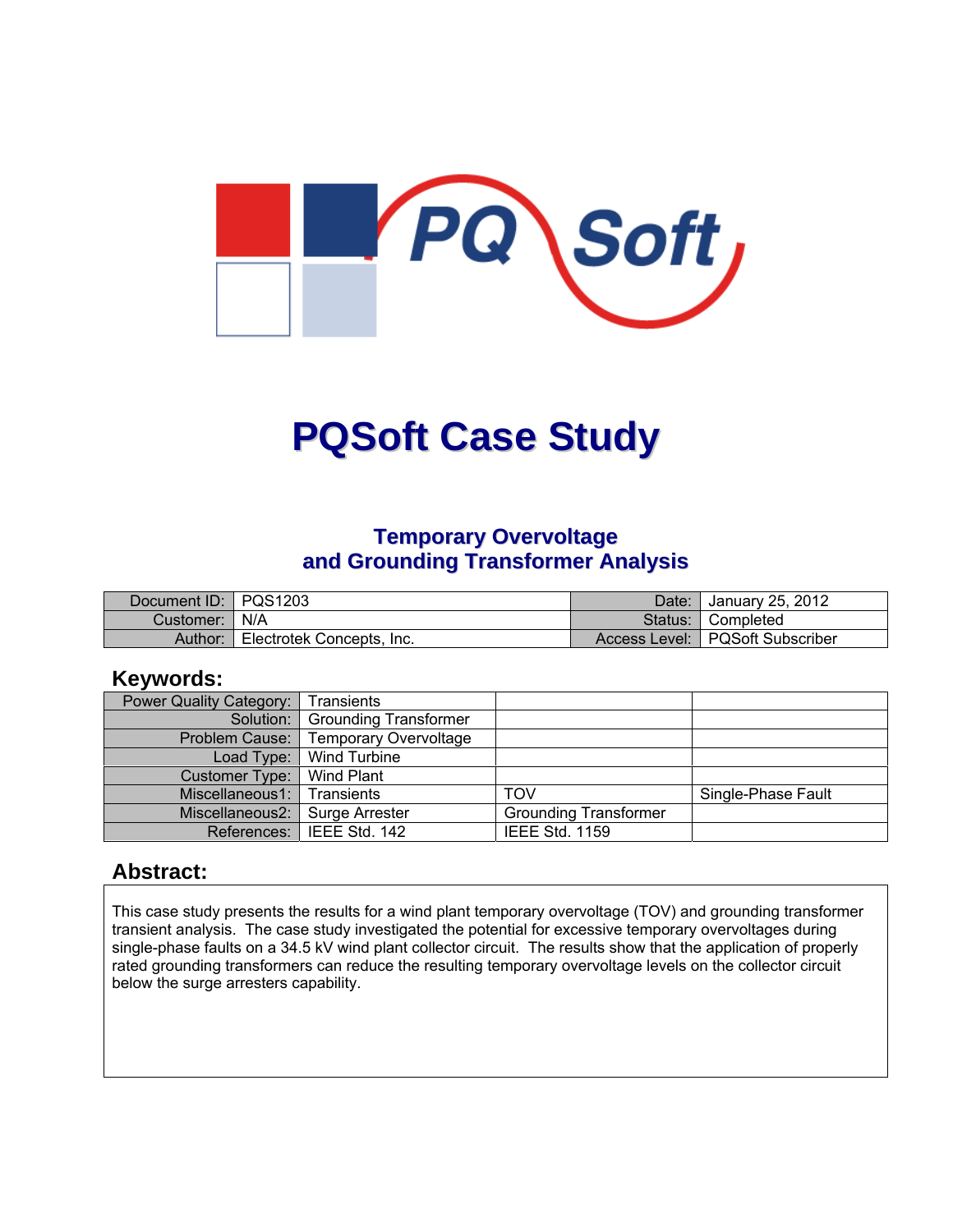# **TABLE OF CONTENTS**

# **LIST OF FIGURES**

# **LIST OF TABLES**

|--|--|--|

## **RELATED STANDARDS**

IEEE Std. 142

### **GLOSSARY AND ACRONYMS**

| DFT.       | Discreet Fourier Transform     |
|------------|--------------------------------|
| PCC.       | Point of Common Coupling       |
| TDD        | <b>Total Demand Distortion</b> |
| <b>TOV</b> | <b>Temporary Overvoltage</b>   |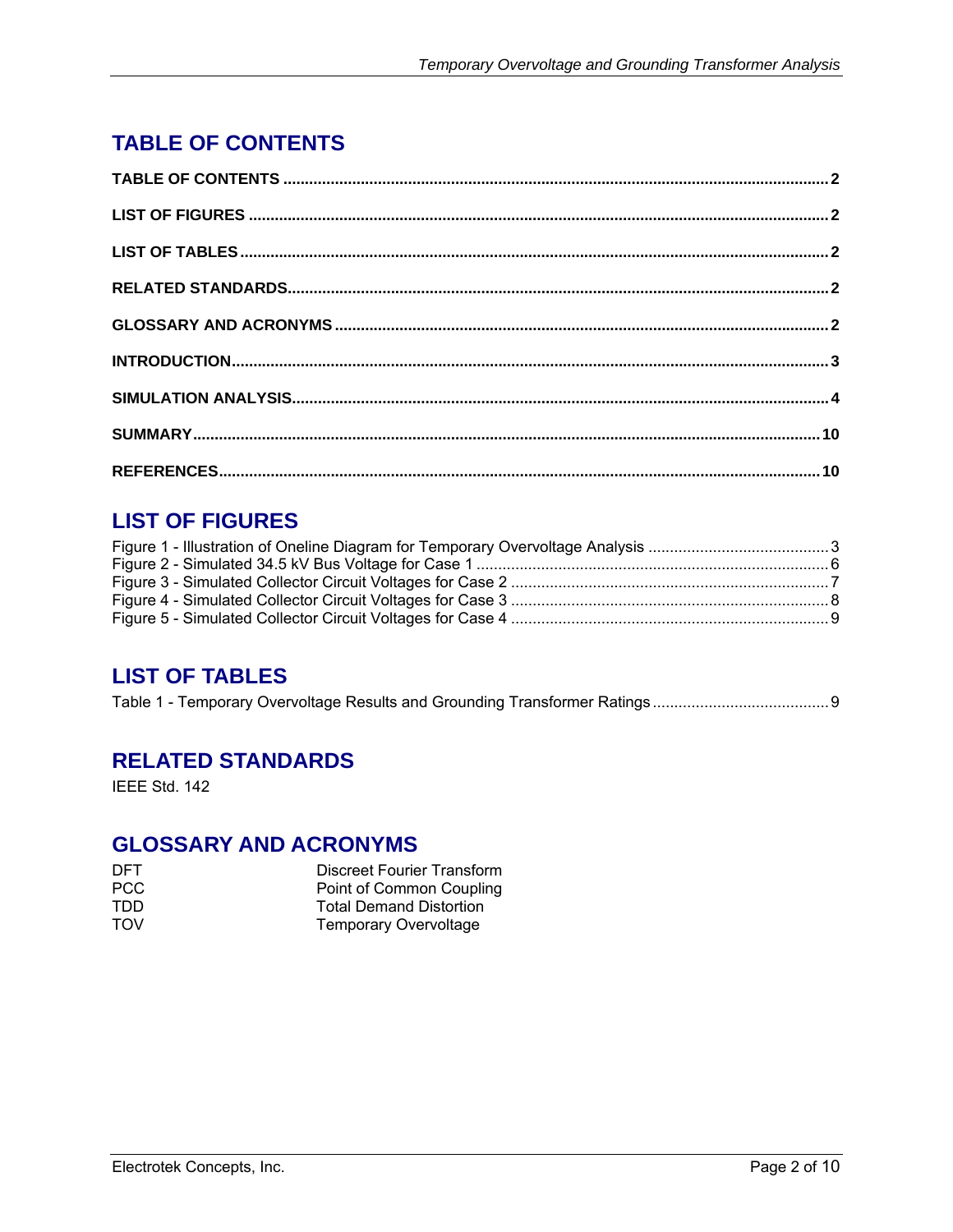## **INTRODUCTION**

A wind plant temporary overvoltage (TOV) and grounding transformer transient analysis case study was completed for the system shown in Figure 1. The case study investigated the potential for excessive temporary overvoltages during single-phase faults on a collector circuit. The power conditioning mitigation alternative of grounding transformers was also evaluated. The simulations were completed using the PSCAD<sup>®</sup> transient program. A transient model was created to simulate a wind plant collector circuit and the resulting temporary overvoltages during single-phase faults.



**Figure 1 - Illustration of Oneline Diagram for Temporary Overvoltage Analysis**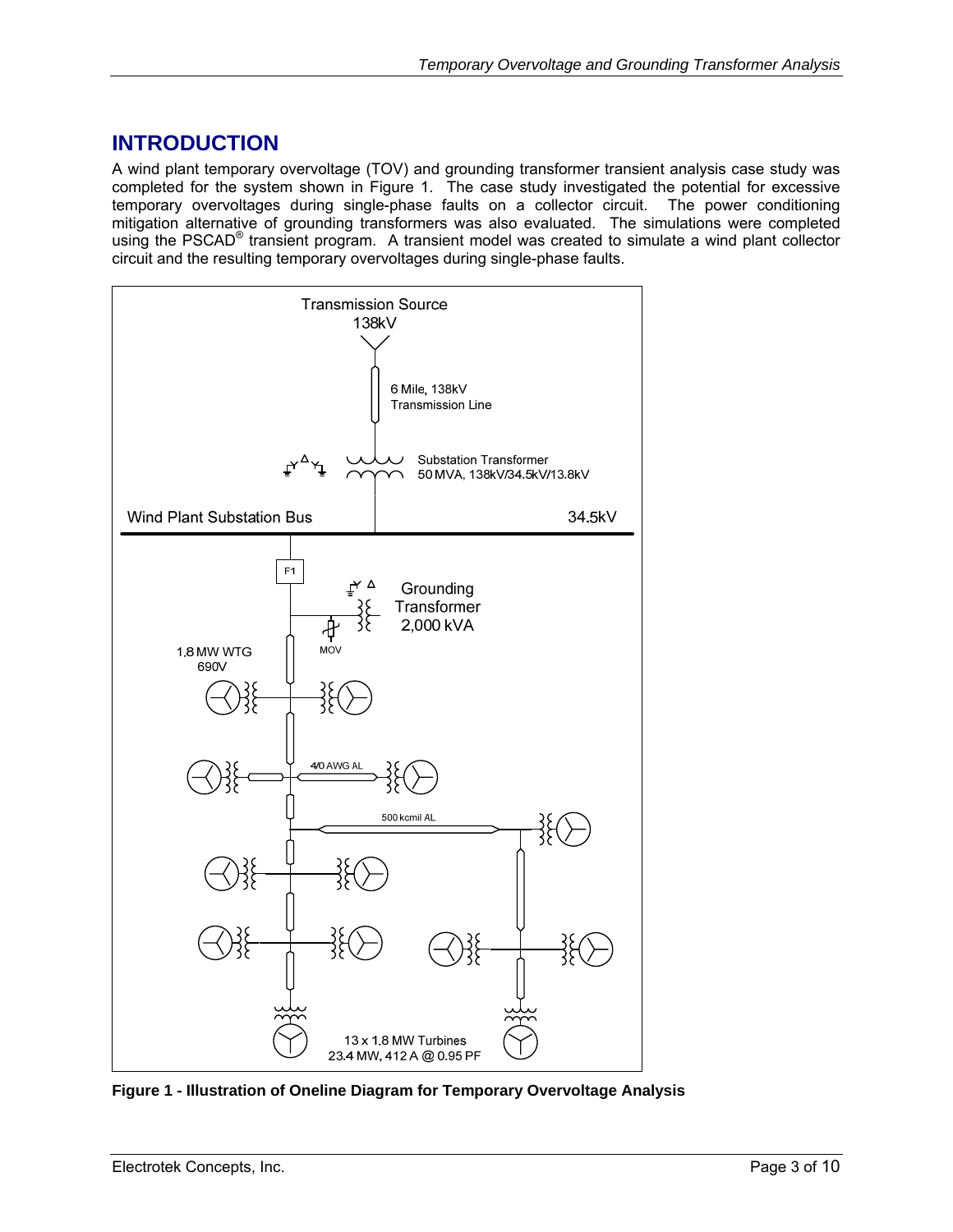## **SIMULATION ANALYSIS**

The simulation model included a 138 kV wind plant substation and a 6-mile transmission line supplying a 50 MVA, 138/34.5/13.8 kV substation transformer. One 34.5 kV collector circuit with thirteen 1.8 MW Type 4 full conversion wind turbine generators was included in the model. This resulted in a wind production of 23.4 MW (412 A @ 0.95 power factor) for the collector circuit. The model was designed so resulting temporary and transient overvoltages on the collector circuit during fault conditions could be determined. The accuracy of the simulation model at 60 Hz was determined using simulated fault current magnitudes and other steady-state quantities, such as cable line charging (MVAr) and feeder load flow values (MW & MVAr). The representation of the system short-circuit equivalent at the 138 kV source substation, under assumed normal system conditions, included:

|                                                                             | (4183 MVA) |
|-----------------------------------------------------------------------------|------------|
| Single-line-to-ground ( $I_{\text{wG}}$ ) fault current:  20,000 A @ -85.0° | (4780 MVA) |

These values were converted to ohms for the PSCAD representation, which included a three-phase voltage source with positive and zero sequence impedances. The 6.0 mile, 138 kV transmission line was modeled using the following data:

| Positive sequence impedance $(Z_1)$ :  0.11660 +j0.68140 $\Omega$ /mi |  |
|-----------------------------------------------------------------------|--|
| Zero sequence impedance $(Z_0)$ : 0.40245 + j2.72030 Ω/mi             |  |
|                                                                       |  |
|                                                                       |  |

The coupled π-section model in PSCAD was used to model the transmission line. That assured accurate representation of both the series impedances, as well as the line charging characteristics of the transmission line.

The substation transformer was modeled in PSCAD using the classical three-phase, three-winding transformer model. The nameplate impedance data for the substation transformer included:

| %Z <sub>1</sub> @ 50 MVA, 138/34.5/13.8 kV | % R   | % X   |
|--------------------------------------------|-------|-------|
| Primary - Secondary (H-X)                  | 0.320 | 8.50  |
| Primary - Tertiary (H-Y)                   | 0.400 | 10.00 |
| Secondary - Tertiary (X-Y)                 | 0.020 | 4.00  |
|                                            |       |       |
| %Z <sub>0</sub> @ 50 MVA, 138/34.5/13.8 kV | % R   | % X   |
| Primary - Secondary (H-X)                  | 0.320 | 8.00  |
| Primary - Tertiary (H-Y)                   | 0.400 | 9.00  |
| Secondary - Tertiary (X-Y)                 | 0.020 | 3.50  |

The 34.5 kV collector circuit cable sections were included in the transient model using the following impedance data:

| Positive sequence impedance $(Z_1)$ :  0.0499 +j0.0553 $\Omega$ /1000' |  |
|------------------------------------------------------------------------|--|
| Zero sequence impedance $(Z_0)$ : 0.1508 +j0.0599 $\Omega$ /1000'      |  |
|                                                                        |  |

It was assumed that positive and zero sequence line charging values were the same. The coupled  $\pi$ -section model was used to model each cable section. That assured accurate representation of both the series impedances, as well as the line charging of the collector system cables.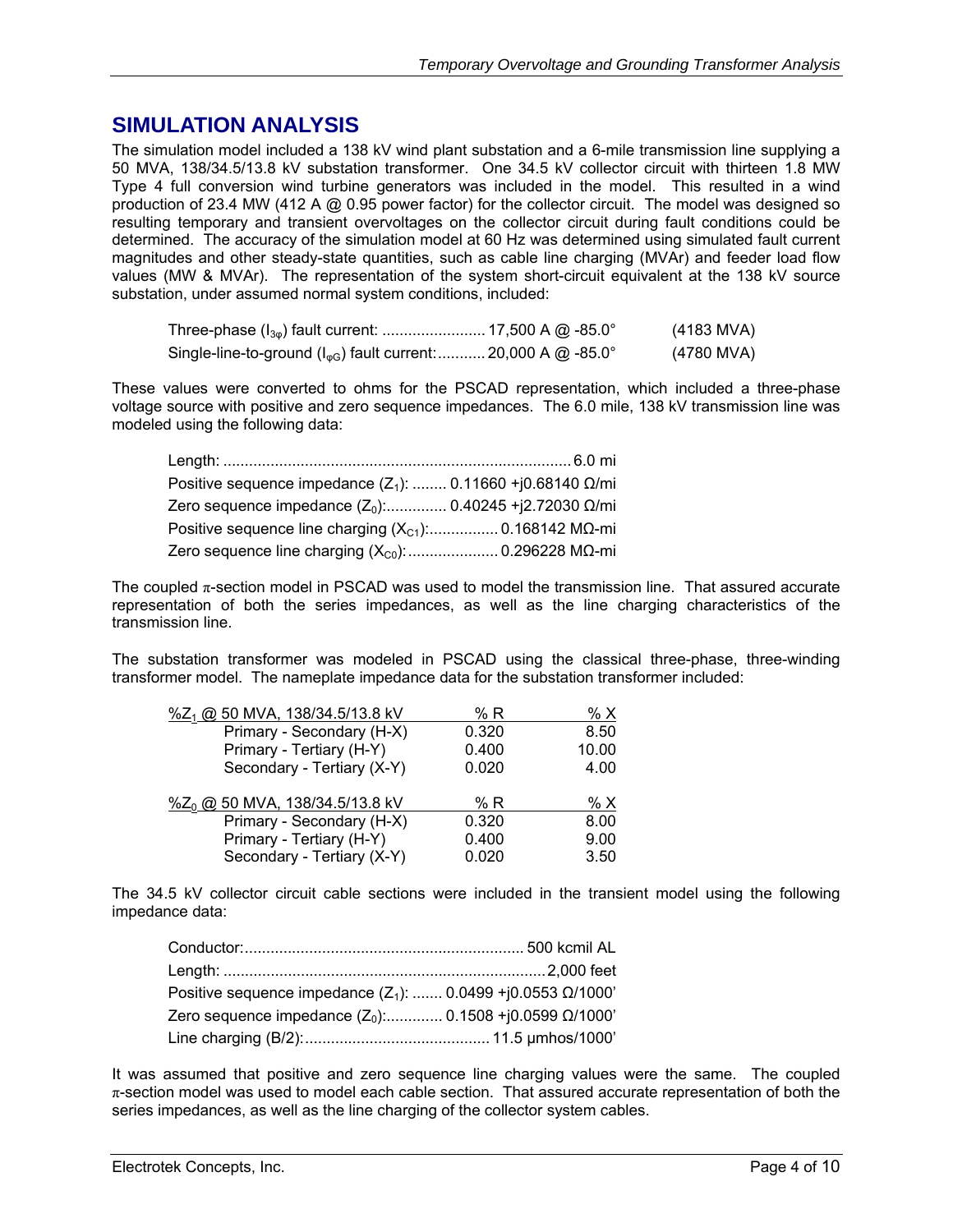The wind turbine generators were doubly-fed induction machines, which for the purposes of this case study, were modeled using a three-phase voltage source with 0.20 per-unit subtransient impedance with an X/R ratio of 25. This assumption resulted in a fault current to rated current ratio ( $I_F/I_{F1}$ ) of 5.0 per-unit. The turbine generator data included:

The PSCAD representation included the respective three-phase voltage source (e.g., 690 V) and positive sequence impedance. The phase angle of the voltage source was adjusted to achieve the desired load flow for each turbine (1.8 MW) and collector circuit (e.g., ~23.4 MW). The turbine transformers were modeled using the three-phase, two-winding transformer model. The turbine pad-mounted step-up transformer data included:

|  | (grounded-wye)             |
|--|----------------------------|
|  | (grounded-wye)             |
|  | $(X/R \text{ Ratio} = 12)$ |

The collector circuit grounding transformer was modeled using the three-phase, two-winding transformer model. The transformer data included:

|  | (delta)                     |
|--|-----------------------------|
|  | (grounded-wye)              |
|  | $(X/R \text{ Ratio} = 7.5)$ |

The equivalent voltage source magnitude at the 138 kV substation source bus was increased somewhat so the resulting 34.5 kV bus voltage would be approximately 1.0 per-unit for the basecase operating condition of having all 13 turbines in service.

Case 1 included the collector circuit and all 13 wind turbine generators. The phase angle for the equivalent turbine models was adjusted to achieve the desired load flow for each turbine  $(\sim 1.8 \text{ MW})$  and collector circuit (e.g., ~23.4 MW). Case 1 did not include any surge arresters, faults, or circuit breaker operations. It was completed to assure that the desired steady-state voltages and power flow quantities were achieved before the fault cases were completed.

The steady-state 34.5 kV bus voltage (in per-unit) is shown in Figure 2. The simulation results for Case 1 included:

|                                             | $(1.01 per-unit)$         |
|---------------------------------------------|---------------------------|
| 34.5 kV RMS Secondary Bus Voltage: 34.6 kV  | $(1.00 \text{ per-unit})$ |
| Transformer Secondary RMS Current:  399.4 A | $(564.8$ amps peak)       |
|                                             |                           |
|                                             |                           |
|                                             |                           |
|                                             |                           |
|                                             |                           |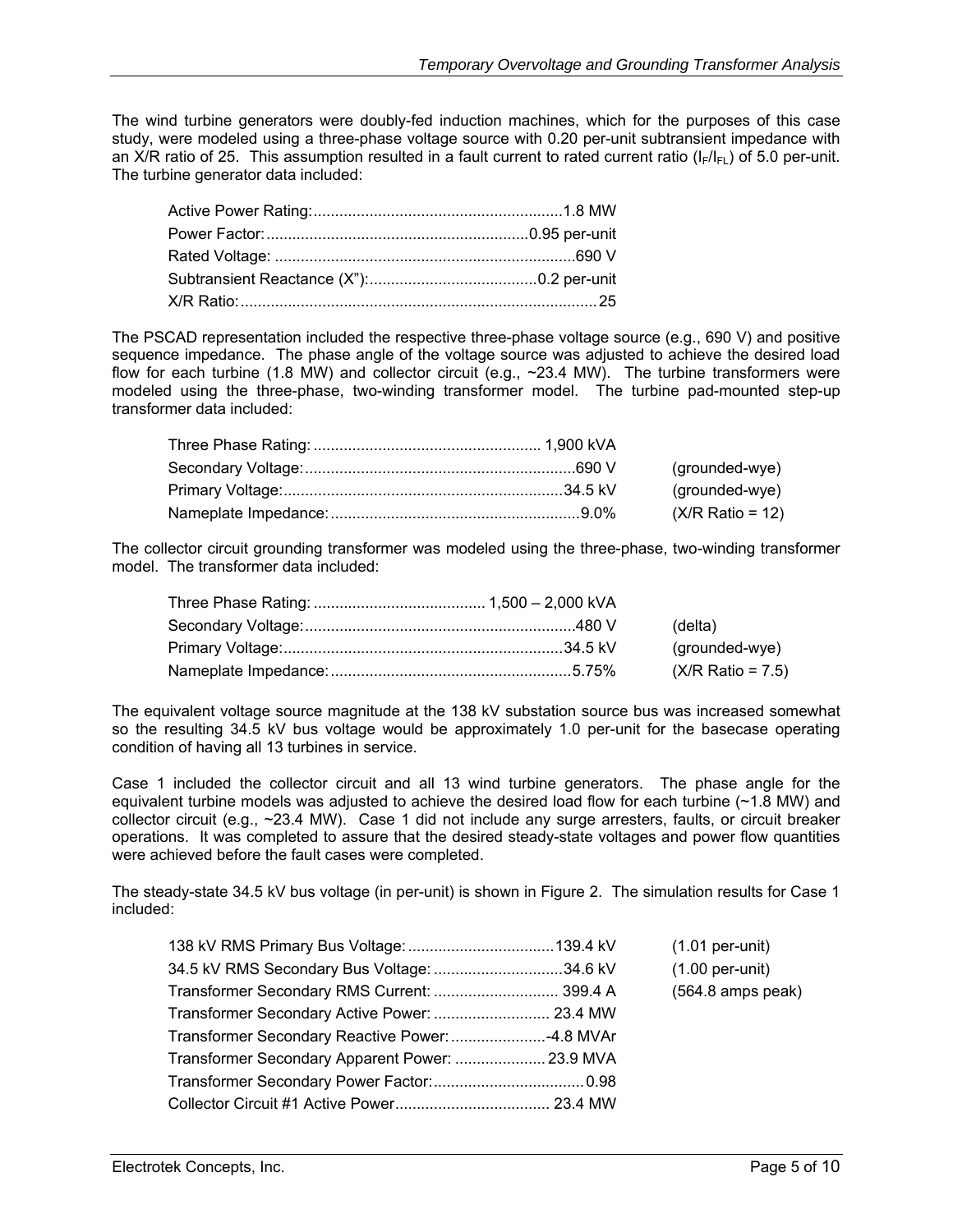

**Figure 2 - Simulated 34.5 kV Bus Voltage for Case 1** 

Case 2 included a single-line-to-ground fault on the collector circuit with 13 wind turbines in service. The case included the following sequence of events:

- 1) 0.00 Seconds Begin case with all circuit breakers closed (no MOVs or grounding transformers)
- 2) 0.20 Seconds Initiate single-phase-to-ground (Phase A) fault on collector circuit near bus
- 3) 0.30 Seconds Open 34.5 kV collector circuit breaker (6 cycles fault remains on circuit)
- 4) 0.60 Seconds End case

The case basically simulates the isolation of the collector circuit by opening the circuit breaker with a single-phase fault still on the ungrounded collector circuit. This produces six cycles of fault current from the 138 kV source and 13x1.8 MW turbines supplying the fault after the circuit breaker opens. The corresponding three-phase rms  $(I_{3\phi})$  fault current for Case 2 was 1,399 amps with 13 turbines.

The 34.5 kV collector circuit voltages for Case 2 are shown in Figure 3. The waveform shows the effect of the single-phase-to-ground (Phase A) fault at 0.2 seconds and the circuit breaker opening at 0.3 seconds. After the initial oscillatory transients have dissipated, the peak fundamental frequency temporary overvoltage on the healthy phase (Phase C) is 49.518 kV, which is 1.76 per-unit (49.518 / (34.5\*sqrt(2)/sqrt(3)). This value is somewhat higher than the theoretical value of 1.73 per-unit, which is primarily due to the capacitance of the collector circuit.

The single-line-to-ground fault current supplied from the turbines is approximately 23 amps, with no additional grounding source on the system after the collector circuit breaker opens. This means that the ratio of single-line-to-ground current to three-phase current  $(I_{\text{no}}/I_{3\text{no}})$  is approximately 0.02 for Case 2, which means that the system is not effectively grounded. Effectively grounded systems require an  $I_{\text{mg}}/I_{3g}$ ratio greater than 60%.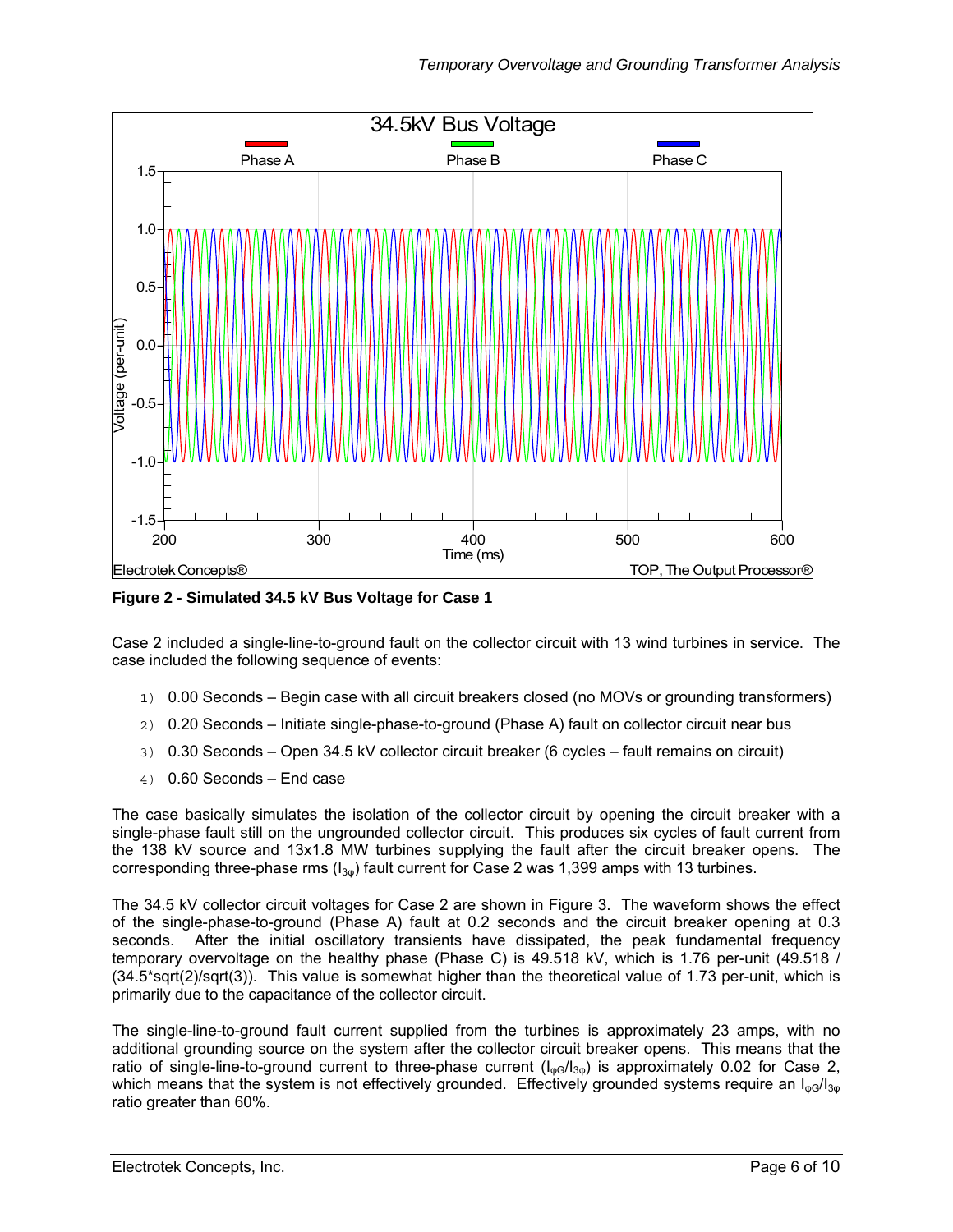

**Figure 3 - Simulated Collector Circuit Voltages for Case 2** 

Case 3 included a 1,500 kVA grounding transformer connected to the collector circuit. The 34.5 kV collector circuit voltages for Case 3 are shown in Figure 4. The peak temporary overvoltage on the healthy phase was 36.525 kV (1.30 per-unit) for Case 3. That compares with a value of 1.76 per-unit for Case 2.

The simulated single-line-to-ground fault current supplied from the turbines for Case 3 was 798 amps with the 1,500 kVA grounding transformer in-service after the collector circuit breaker opens. This means that the ratio of single-line-to-ground current to three-phase current ( $I_{\phi G}/I_{3\phi}$ ) is approximately 0.57 (798 / 1399). A ratio of 0.6 is required for a system to be considered to be effectively grounded.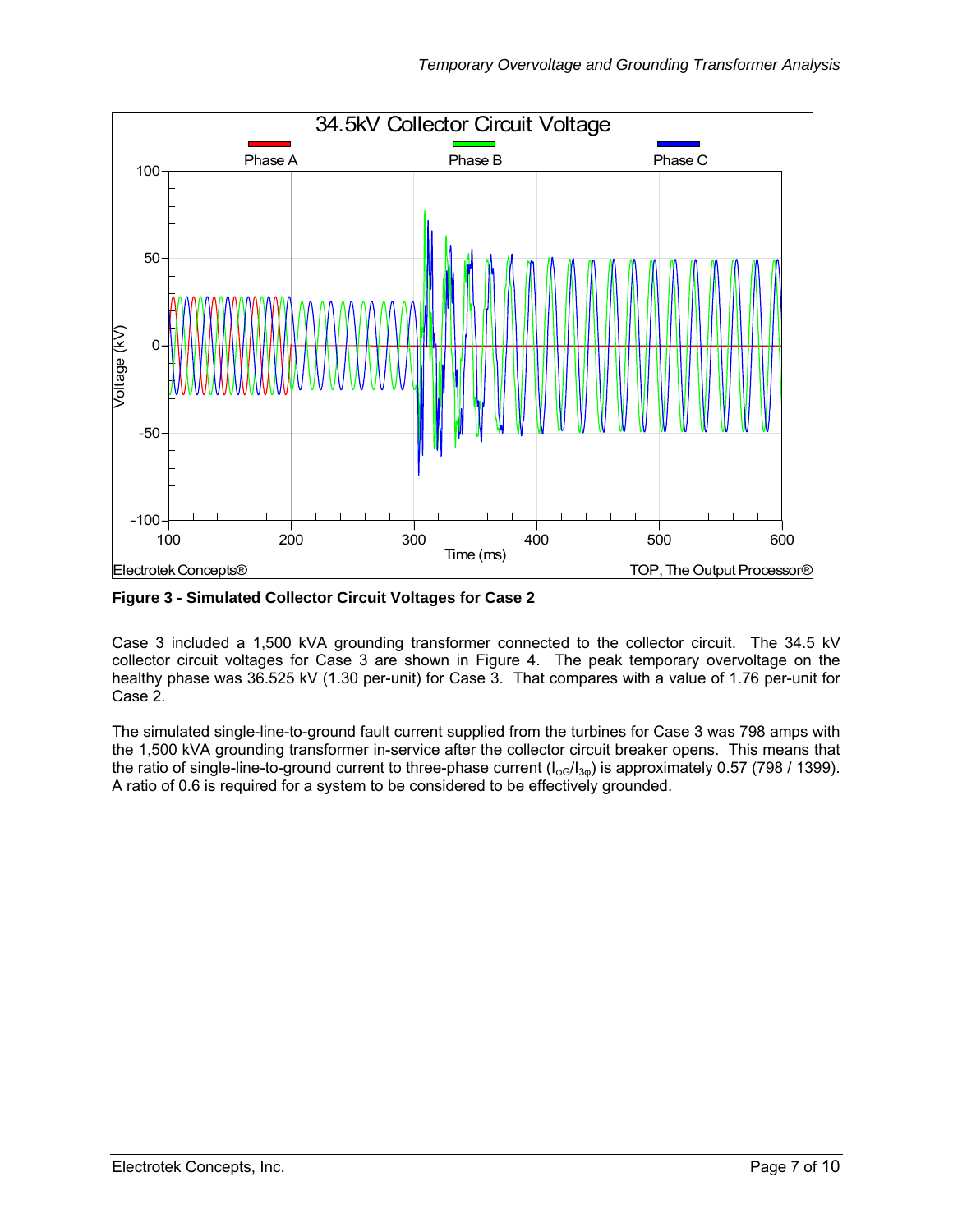

**Figure 4 - Simulated Collector Circuit Voltages for Case 3** 

Case 4 included a 2,000 kVA grounding transformer connected to the collector circuit near the substation bus. The 34.5 kV collector circuit voltages for Case 4 are shown in Figure 5. The peak temporary overvoltage on the healthy phase was 34.435 kV (1.22 per-unit) for Case 4.

The simulated single-line-to-ground fault current supplied from the turbines for Case 3 was 946 amps with the 2,000 kVA grounding transformer in-service after the collector circuit breaker opens. This means that the ratio of single-line-to-ground current to three-phase current  $(I_{\alpha G}/I_{3\alpha})$  is approximately 0.68 (946 / 1399). A ratio of 0.6 is required for a system to be considered to be effectively grounded.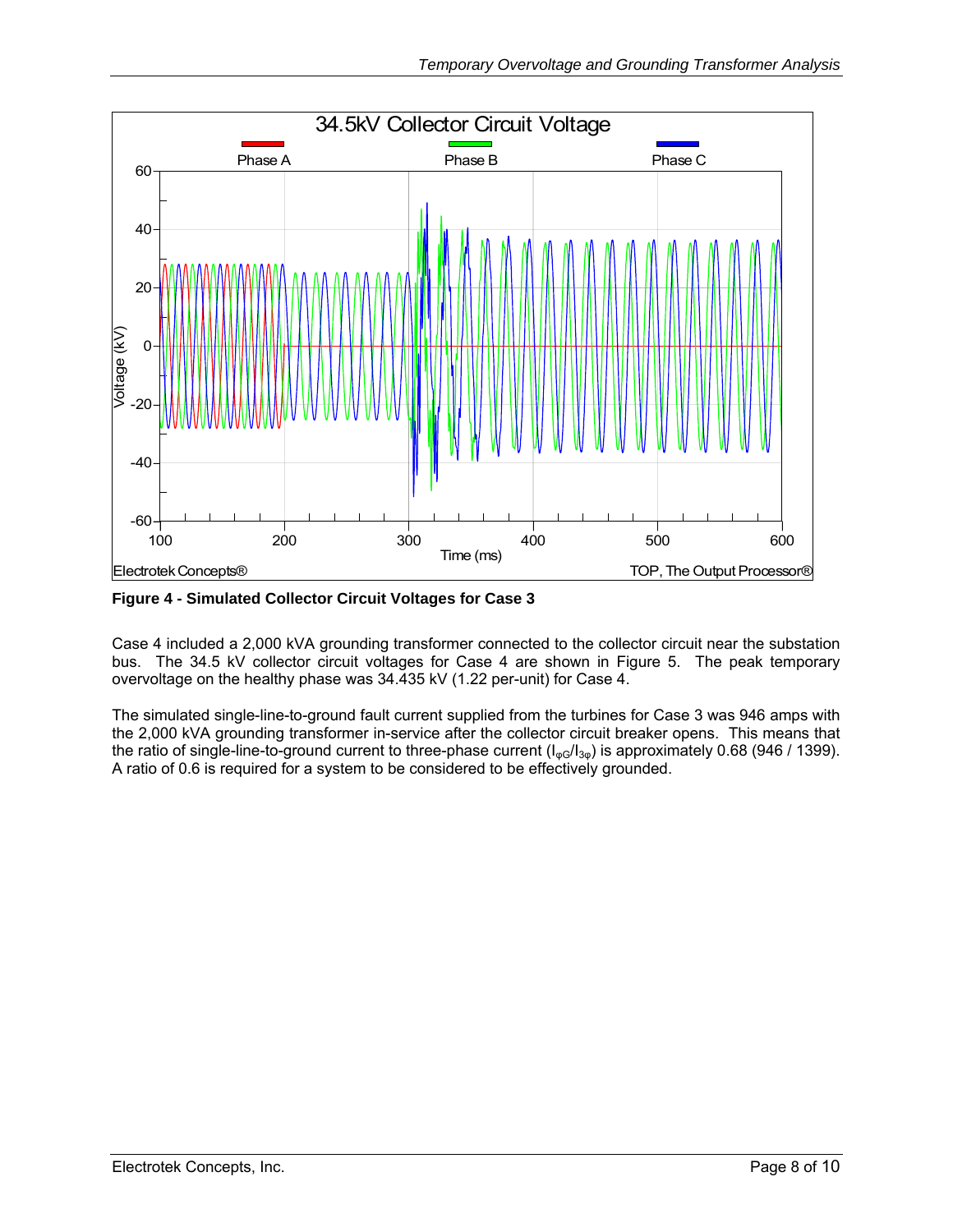

**Figure 5 - Simulated Collector Circuit Voltages for Case 4** 

The simulation results summarizing the effectiveness of the various grounding transformer ratings for the collector circuit are shown in Table 1. The simulation results show that the temporary overvoltages are greater than 1.73 per-unit without any grounding transformers and that a 2,000 kVA grounding transformer is required to achieve an effectively grounded system.

| Case<br><b>Number</b>                                                                                                                  | <b>Fault Location</b><br>and Type | TOV $V_{\text{pk}}$<br>(kV) (per-unit) | <b>Gnd Tx Rating</b><br>(kVA) | $I_{\phi G}/I_{3\phi}$<br><b>Ratio</b> |  |
|----------------------------------------------------------------------------------------------------------------------------------------|-----------------------------------|----------------------------------------|-------------------------------|----------------------------------------|--|
| $\mathcal{P}$                                                                                                                          | $1\phi \t@$ Circuit #1            | 49.518 (1.76)                          | 0                             | 0.02                                   |  |
| 3                                                                                                                                      | $1\phi$ @ Circuit #1              | 36.525 (1.30)                          | 1,500                         | 0.57                                   |  |
| 4                                                                                                                                      |                                   | 34.435 (1.22)                          | 2,000                         | 0.68                                   |  |
| $I_{\varphi G}/I_{3\varphi} \geq 0.6$ for effectively grounded system.<br>Notes: $I_{3\phi} = 1399$ amps<br>1.0 per-unit = $28.169$ kV |                                   |                                        |                               |                                        |  |

|  |  | Table 1 - Temporary Overvoltage Results and Grounding Transformer Ratings |  |
|--|--|---------------------------------------------------------------------------|--|
|  |  |                                                                           |  |
|  |  |                                                                           |  |

The simulation results showed that even with a grounded-wye/grounded-wye turbine transformer connection, excessive temporary overvoltages were still present during the single-phase faults on the isolated collector circuit. This is due to the fact that the turbine generators are ungrounded and therefore do not provide zero sequence fault currents. There is a common misconception that the groundedwye/grounded-wye turbine transformer connection provides a ground source for collector circuits that become isolated from the substation bus.